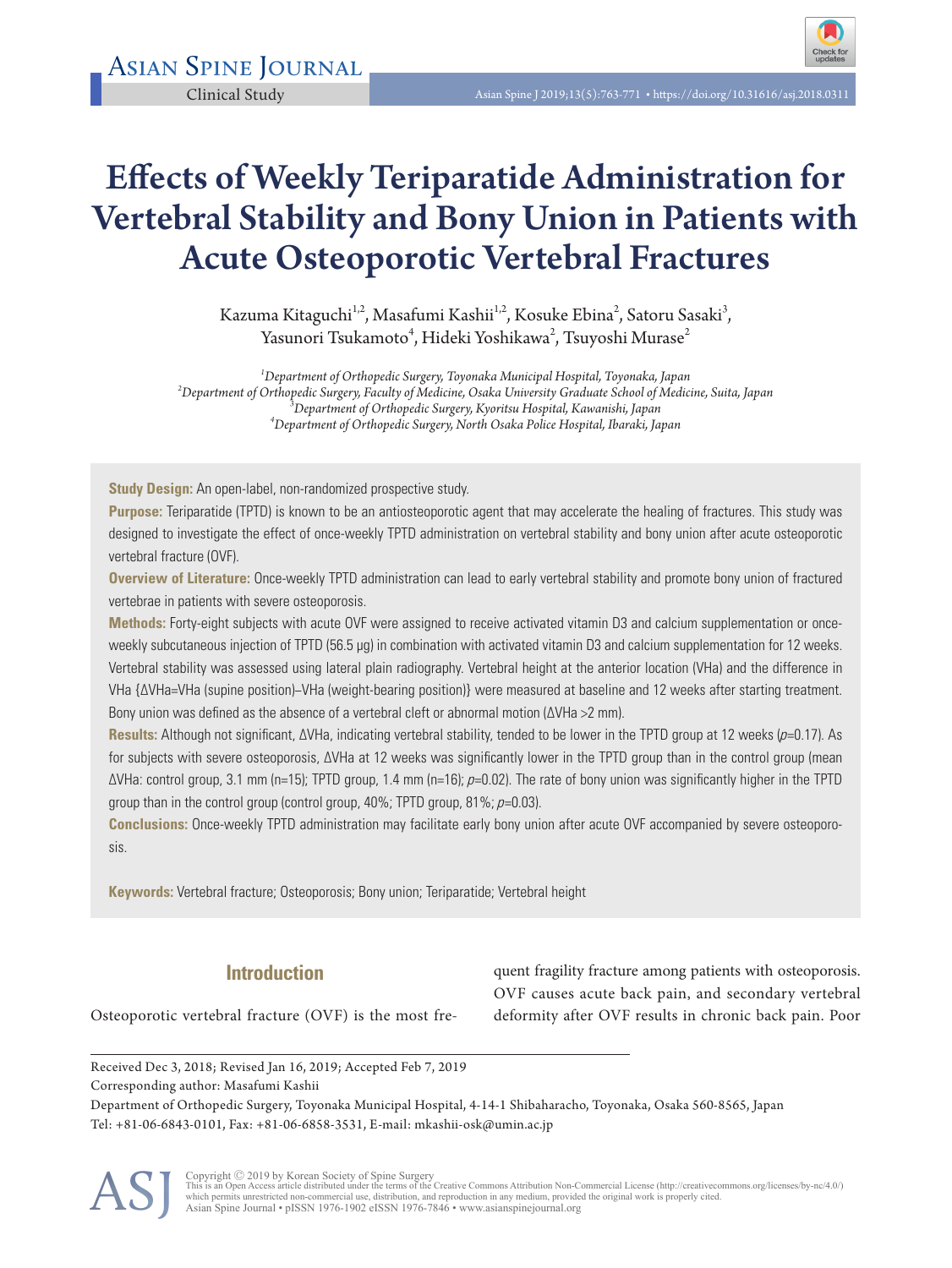postural deformity, dysfunction in digestive organs, and pulmonary hypofunction caused by progressive vertebral kyphotic deformity result in decreased participation in the activities of daily living and reduced quality of life among elderly patients [1-3]. The majority of OVF cases are successfully treated with a conservative regimen of bed rest and spinal orthosis. However, delayed vertebral union or nonunion may occur. Delayed union or nonunion leads to long-term physical deterioration [4,5]. The most extreme cases may result in osteoporotic vertebral collapse with neurological deficit [6].

Teriparatide (TPTD), which became available for use in Japan in 2010, promotes cortical and cancellous bone formation and has been widely used for the treatment of severe osteoporosis with high risk of fracture. This agent also garnered a great deal of attention in the field of fracture treatment [7,8]. The administration of TPTD to patients with acute OVF may prevent subsequent osteoporotic fractures and promote the healing of fractures. However, few reports have investigated the effects of TPTD for fracture repair in humans [9-11]. No previous report has investigated the effects of TPTD on the healing of fractures after acute OVF because no clear criteria or definitions have been established for bony union after acute OVF using plain radiographs [7,8].

The purpose of the present study was to investigate the effect of once-weekly TPTD administration on vertebral stability and bony union after acute OVF using quantitative criteria.

# **Materials and Methods**

#### **1. Study design and subjects**

This was an open-label, non-randomized prospective study. With our protocol, subjects with acute OVF were assigned to the control group and received activated vitamin D3 and calcium supplementation. Control subjects did not receive any antiosteoporotic drugs during the investigation period. Therefore, considering ethical aspects, we recommended once-weekly TPTD administration to all subjects at the time of their initial examination and assigned those who refused TPTD administration to the control group.

We enrolled subjects with acute OVF registered between January 1, 2014 and December 31, 2016 at two facilities associated with the Department of Orthopedics at Osaka University Graduate School of Medicine. OVF was diagnosed in cases with no history of trauma or a result of low-energy trauma such as a fall on the ground. Acute OVF was defined as occurring within 1 week after injury or the onset of symptoms. The study was conducted in accordance with the Declaration of Helsinki and with the approval of the ethics review boards of all participating facilities (approval no., 12410-2; Osaka University Graduate School of Medicine). All subjects in the study provided written informed consent.

During the investigation period, subjects in the control group received daily oral alfacalcidol 0.5 μg and oral calcium lactate 2 g (or oral calcium aspartate 600 mg). Those in the TPTD group also received once-weekly TPTD acetate (Teribone; Asahi Kasei Pharma Co. Ltd., Tokyo, Japan) 56.5 μg, which was administered subcutaneously. All subjects were hospitalized and instructed to remain at rest in a lateral decubitus position, rather than a supine position. After their pain was alleviated and they were able to move in bed, they were fitted for a spinal brace and forced to continuously wear a spinal brace for approximately 3 months during the study period.

#### **2. Inclusion and exclusion criteria**

Subjects with acute OVF were eligible for the study, regardless of having undergone prior treatment for osteoporosis. All subjects who were hospitalized with acute back pain underwent whole-spine magnetic resonance imaging (MRI). The presence of low T1 signal intensities on T1 weighted images and high signal intensities on short-tau inversion recovery sequences were diagnosed as acute OVF. To ensure that all subjects exclusively had primary osteoporosis, subjects with secondary osteoporosis, including rheumatoid arthritis or glucocorticoid-induced osteoporosis, were excluded from the study. No subjects enrolled in this study had pathological fractures with primary spinal tumors, metastatic spinal tumors, myeloma, spinal infections, or metabolic bone diseases such as osteomalacia and hyperparathyroidism. Subjects with acute burst fracture with injury to the posterior wall were also excluded.

#### **3. Clinical assessment**

Within 3 days of admission to the hospital, all subjects underwent bone mineral density (BMD) measurements,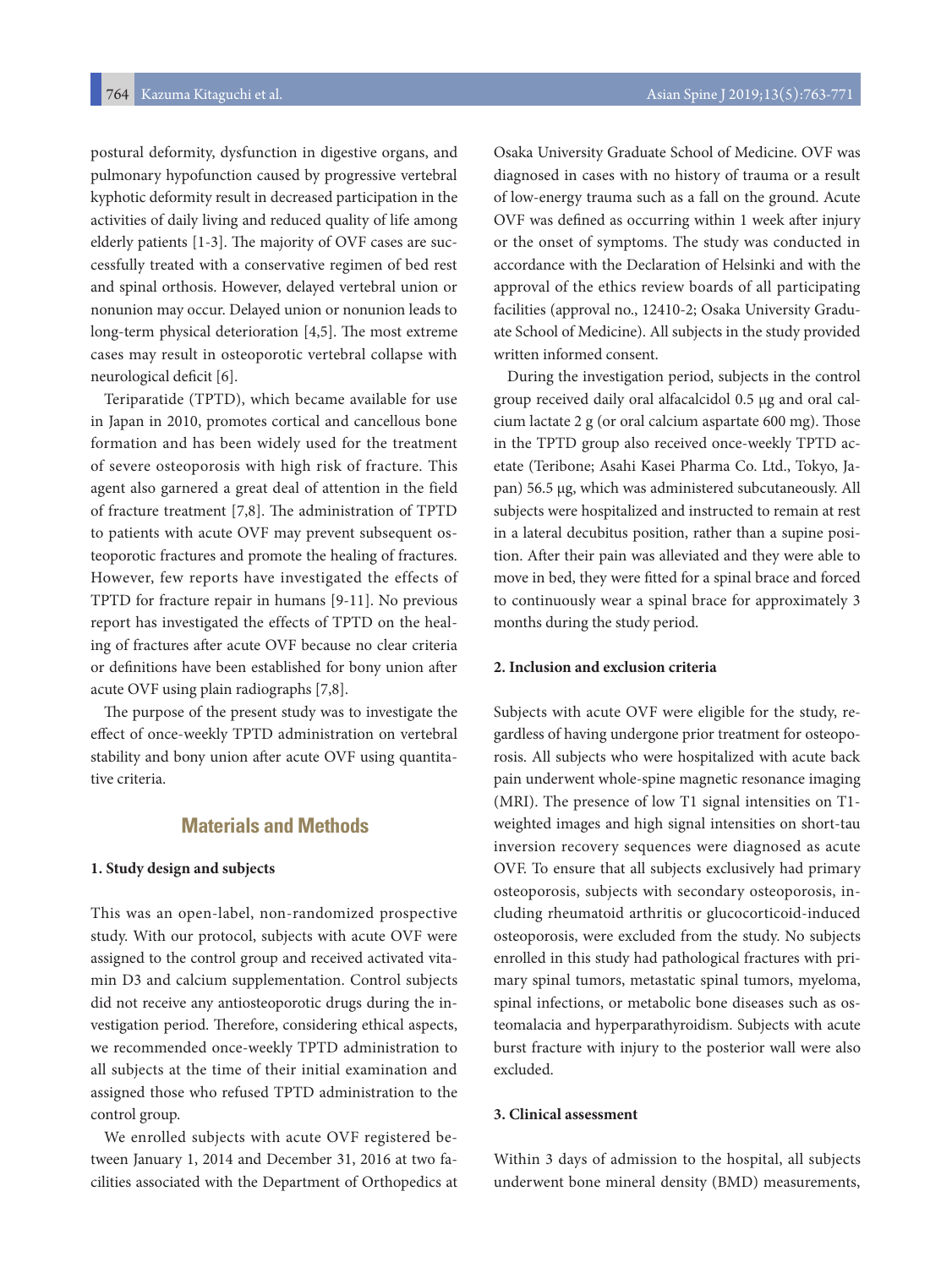whole-spine MRI, and biochemical examination of blood and bone turnover markers. BMD measurements were performed using dual-energy X-ray absorptiometry (GE Lunar Prodigy, Bedford, MA, USA) on lumbar spine (L2–4) and femoral neck. A BMD T-score was calculated for all measured sites. Blood samples were collected, and routine serum chemistry determinations were performed with standard automated techniques. We measured levels of serum calcium, alkaline phosphatase, creatinine, estimated glomerular filtration rate, and intact parathyroid hormone. Serum intact N-terminal propeptide of type I procollagen and tartrate-resistant acid phosphatase 5b were also assessed, as markers of bone turnover.

### **4. Assessment of vertebral stability and bony union**

Previous studies comparing plain radiographs of subjects with acute OVF in weight-bearing (standing or seating) and non-weight-bearing positions (lateral decubitus or supine position) have reported that a comparison of ver-

tebral morphology and vertebral height at the anterior location (VHa) in each position is effective in diagnosing acute OVF [12-15] and assessing bony union [16].

Lateral plane radiographs were taken, with a focus on the fractured vertebral body in weight-bearing (standing or seating if subjects were unable to stand) and nonweight-bearing (supine) positions. On the lateral radiograph, two points were hand selected and marked on each vertebra. These two points were placed at the most anterior-superior and anterior-inferior endplate margins, respectively. VHa was set as the distance in millimeters between identical points on the superior and inferior endplates at the anterior location (Fig. 1). VHa in both positions was measured at baseline and 12 weeks after starting the treatment. The difference in VHa {ΔVHa=VHa (supine position)–VHa (weight-bearing position)} was calculated. The difference in VHa was taken as a measure of vertebral stability and compared between groups. The rate of vertebral collapse {VHa (weight-bearing position, baseline)–VHa (weight-bearing position, 12 weeks after



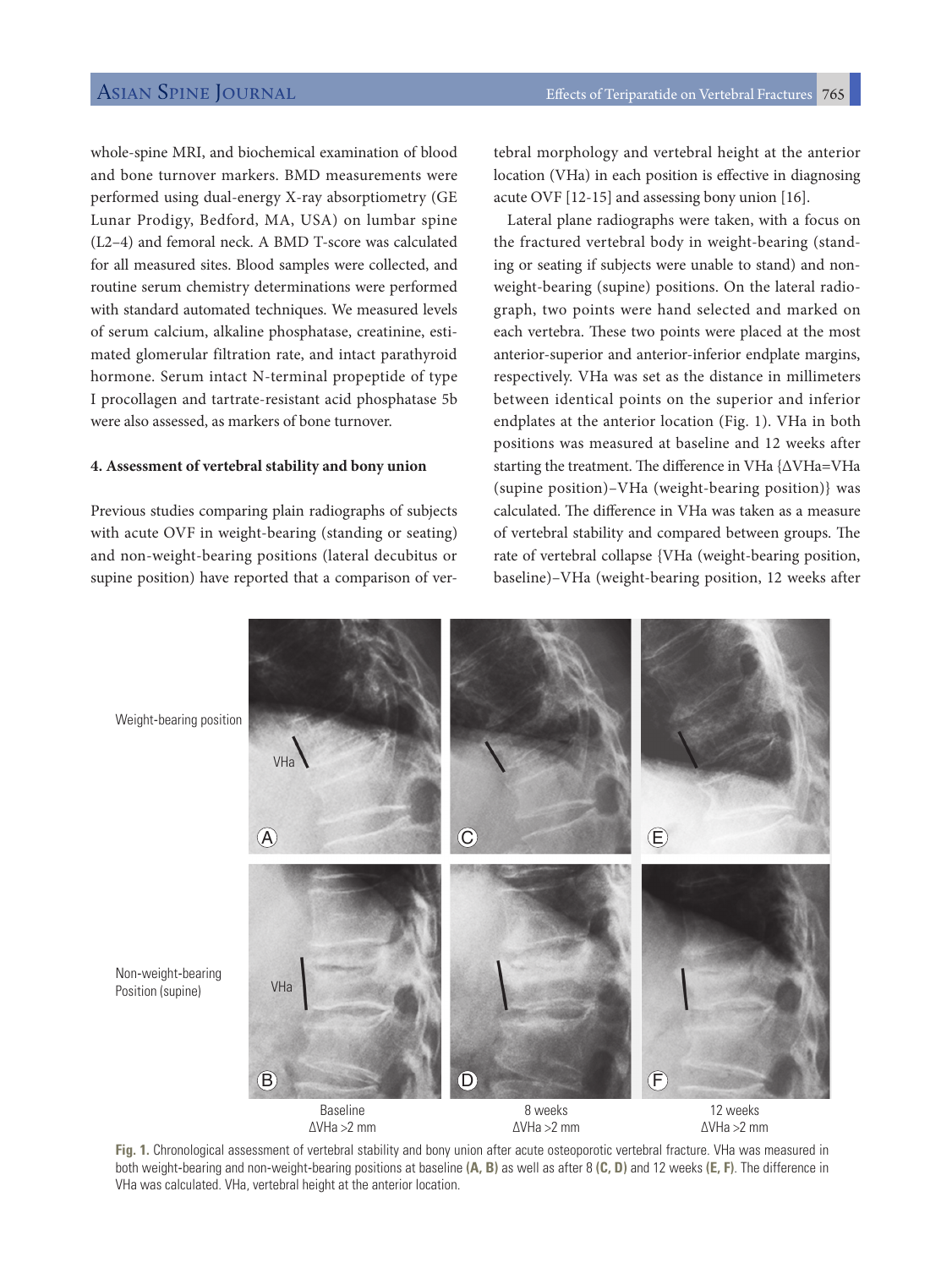starting treatment) divided by VHa (weight-bearing position, baseline)} was also calculated.

Based on the results of previous studies, bony union was defined as the absence of a vertebral cleft or abnormal motion ( $\Delta V$ Ha >2 mm) [12,13,16]. Rates of bony union were compared between groups at 12 weeks. X-ray measurements and grading via the semi-quantitative (SQ) method were performed by a single spine surgeon [17], who was blinded to each subject's group. The number of prevalent OVFs from T4 to L4 was investigated with the use of spinal MRI images. Acute burst fracture with a protruding bony fragment was excluded.

# **5. Reproducibility of the vertebral height at the anterior location**

To assess the reproducibility of measurements of VHa and ΔVHa, intraobserver and interobserver intraclass correlation coefficients (ICC) were calculated. For analysis of intraobserver reliability, a spinal surgeon measured both VHa andΔVHa in 15 patients with vertebral fractures (30 fractured vertebral bodies), in the supine position and the weight-bearing position. Measurements were obtained twice, with a 2-week interval. For the analysis of interobserver reliability, two spinal surgeons and a general orthopedic surgeon measured these vertebral fractures

once in the same way. Intraobserver and interobserver ICC for VHa were 0.988 (95% confidence interval [CI], 0.976–0.994) and 0.983 (95% CI, 0.96–0.992), respectively. Intraobserver and interobserver ICC for ΔVHa were 0.925 (95% CI, 0.798–0.925) and 0.903 (95% CI, 0.788–0.963), respectively. The standard error for VHa and ΔVHa (intraobserver) was 0.48 mm and 0.66 mm, respectively.

#### **6. Statistical analysis**

Statistical analysis was performed using IBM SPSS software ver. 22.0 (IBM Corp., Armonk, NY, USA). All data reported here are expressed as means and standard error (SE). Statistical analysis of comparisons between groups was performed using Mann–Whitney's *U*-test, chi-square test, and Fisher's exact test. Changes from baseline were statistically analyzed using Wilcoxon's signed-rank test. Probability values lower than 0.05 were considered significant.

# **Results**

We obtained consent from 71 subjects with acute OVF (36 and 35 in the control and TPTD groups, respectively). Subjects who transferred to a different hospital during the study period and those who discontinued treatment with once-weekly TPTD due to adverse effects were excluded



**Fig. 2.** Study flow-chart and disposition of subjects in the control group and the weekly TPTD use group. OVF, osteoporotic vertebral fracture; TPTD teriparatide.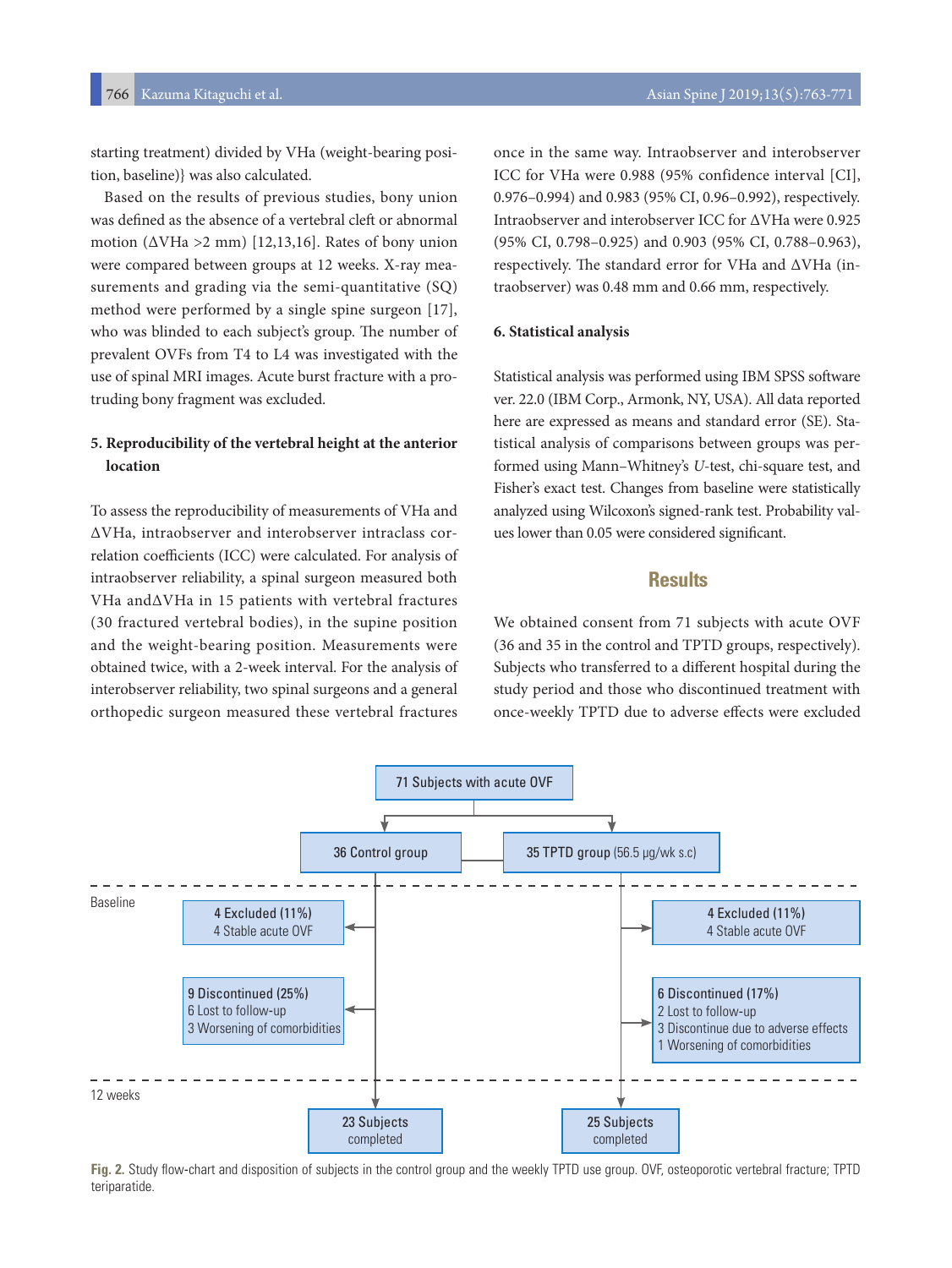from the study. We also excluded eight subjects with stable OVF with a ΔVHa of 2 mm or less at baseline (four subjects in each group). The remaining cohort comprised 23 subjects in the control group and 25 in the TPTD group (Fig. 2). The baseline characteristics in both groups are shown in Table 1. Although the trend was not significant, the TPTD group tended to have a higher rate of prevalent OVFs with severe vertebral deformity and a higher percentage of women. Rates of osteoporosis treatment at baseline tended to be higher in the TPTD group (control, 17%; TPTD, 40%; *p*=0.09), and oral bisphosphonate were administrated in many subjects.

Vertebral morphology after fracture was assessed. The results showed that non-weight-bearing VHa in both groups had significantly decreased at 12 weeks compared with baseline, and VHa at 12 weeks had decreased to nearly the weight-bearing VHa observed at baseline (Table 2). At 12 weeks, weight-bearing VHa in both groups had also significantly decreased, compared with baseline. ΔVHa, indicating vertebral stability, tended to be lower in the TPTD group at 12 weeks  $(p=0.17)$ , but there were no significant difference between groups. Although not significant, the rate of bony union tended to be higher in the TPTD group (control, 48%; TPTD, 68%; *p*=0.16).

In accordance with the diagnostic criteria for primary osteoporosis [18], subjects with severe osteoporosis were categorized as having a 'lumbar spine BMD T-score below −3.0,' 'at least two prevalent OVFs,' or 'a prevalent OVF with SQ grade 3 vertebral deformity.' Further analysis was performed on subjects with severe osteoporosis as described above. Fifteen subjects in the control group and 16 subjects in the TPTD group were found to have severe osteoporosis (Table 3). Baseline characteristics in both groups with severe osteoporosis indicated that the TPTD group had significantly lower lumbar spine BMD Tscores, despite significantly lower mean age (Table 3). At baseline, there were no significant differences in the rates of osteoporosis treatment between groups.

VHa (weight-bearing position) for subjects with severe osteoporosis in both groups had significantly decreased at 12 weeks, compared with baseline (Table 4). Progressive vertebral collapse was significantly more common in the control group, compared with the TPTD group (control, 26%; TPTD, 12%;  $p=0.03$ ). Moreover, despite no significant differences in ΔVHa between groups at baseline,ΔVHa was significantly smaller in the TPTD group than in the control group at 12 weeks (control: mean±SE, 3.1±0.6 mm; TPTD: mean±SE, 1.4±0.5 mm;

| <b>Characteristic</b>                                                                    | Control group<br>$(n=23)$ | <b>TPTD</b><br>group $(n=25)$ | $p$ -value |
|------------------------------------------------------------------------------------------|---------------------------|-------------------------------|------------|
| Age (yr)                                                                                 | $79.5 \pm 1.6$            | $77.8 + 1.1$                  | 0.23       |
| Body mass index ( $kg/m2$ )                                                              | $21.5 \pm 0.8$            | $21.2 \pm 0.7$                | 0.85       |
| Gender (male: female)                                                                    | 6:17                      | 2:23                          | 0.09       |
| Rates of osteoporosis treatment at baseline (%)                                          | 17                        | 40                            | 0.09       |
| Presence of prevalent OVF (%)                                                            | 48                        | 56                            | 0.57       |
| Level of the injured vertebra (T10–L2, %)                                                | 83                        | 80                            | 1.00       |
| No. of prevalent OVF confirmed by magnetic resonance imaging images (T4–L4)              | $0.9 + 0.3$               | $1.1 \pm 0.3$                 | 0.65       |
| No. of prevalent OVFs with severe vertebral deformity (semi-quantitative method grade 3) | $0.2 + 0.1$               | $0.6 + 0.2$                   | 0.11       |
| Lumbar spine BMD T-score                                                                 | $-2.6 \pm 0.3$            | $-3.1 \pm 0.3$                | 0.22       |
| Femoral neck BMD T-score                                                                 | $-2.3 \pm 0.2$            | $-2.4 \pm 0.2$                | 0.67       |
| Estimated glomerular filtration rate (mL/min/1.73 m <sup>2</sup> )                       | $61.0 \pm 3.6$            | $62.5 \pm 3.0$                | 0.42       |
| Intact N-terminal propeptide of type I procollagen (µg/L)                                | $54.3{\pm}7.8$            | $46.4 \pm 4.0$                | 0.35       |
| Tartrate-resistant acid phosphatase 5b (mU/dL)                                           | $455 \pm 37$              | $389 \pm 34$                  | 0.18       |
| Parathyroid hormone (pg/mL)                                                              | $46.5 + 4.7$              | $35.1 \pm 3.7$                | 0.16       |

#### **Table 1.** Characteristics of study subjects

Values are presented as mean±standard error or number. Statistical analysis was conducted using Mann-Whitney U-test or chi-square test or Fisher's exact test:  $p<0.05$  was considered a statistically significant difference.

TPTD, teriparatide; OVF, osteoporotic vertebral fracture; BMD, bone mineral density.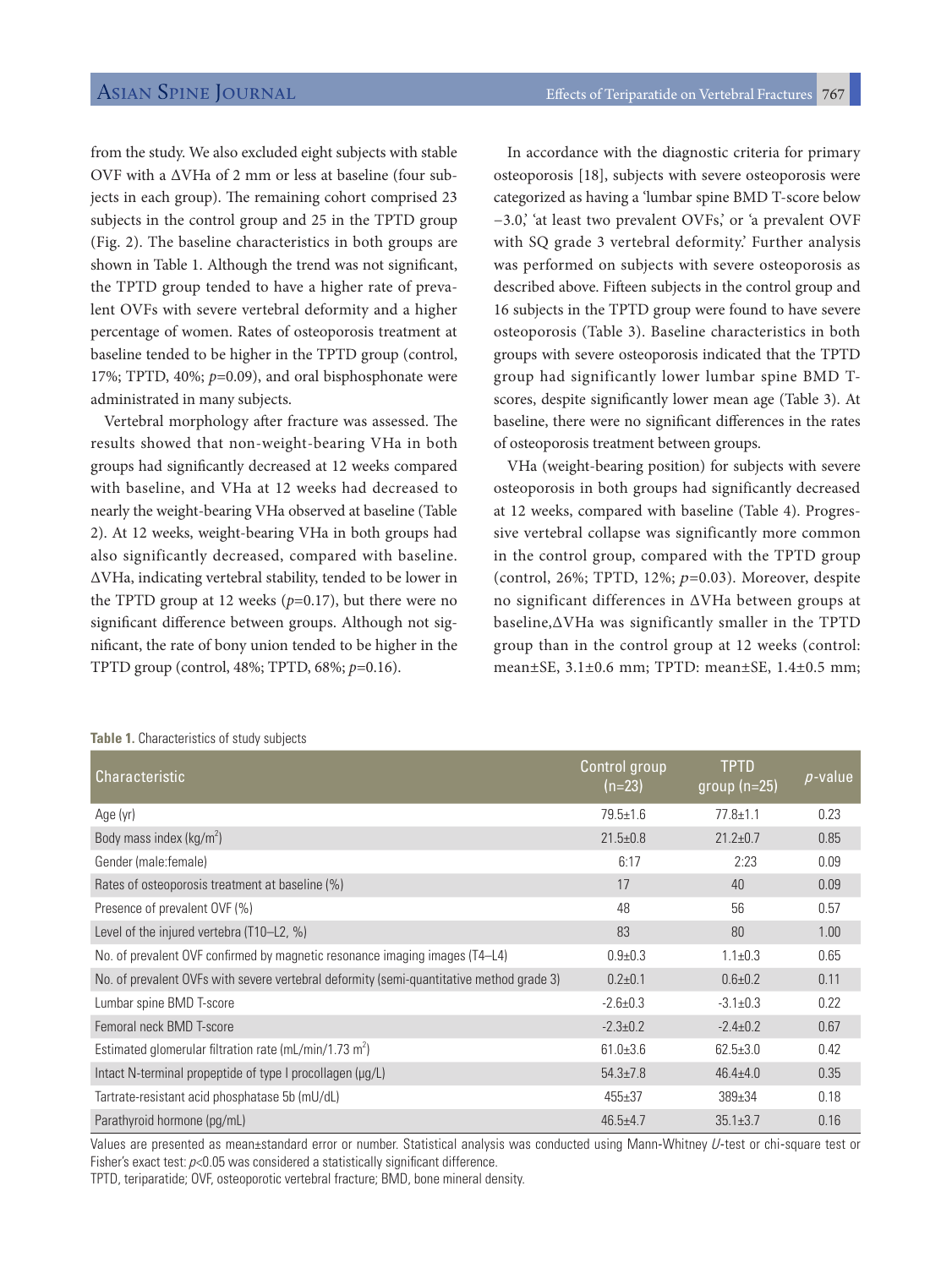| Variable                               | Control group (n=23) | TPTD group (n=25)            | $p$ -value |
|----------------------------------------|----------------------|------------------------------|------------|
| <b>Baseline</b>                        |                      |                              |            |
| Non-weight-bearing VHa (mm)            | $24.5 \pm 2.0$       | $24.3 \pm 0.9$               | 0.90       |
| Weight-bearing VHa (mm)                | $17.7 \pm 1.4$       | $18.3 \pm 1.0$               | 0.76       |
| $\Delta V$ Ha (mm)                     | $6.8 + 0.6$          | $5.8 + 0.6$                  | 0.33       |
| <b>12 wk</b>                           |                      |                              |            |
| Non-weight-bearing VHa (mm)            | $17.4 \pm 1.5^{a}$   | $18.0 \pm 1.0$ <sup>a)</sup> | 0.85       |
| Weight-bearing VHa (mm)                | $15.4 \pm 1.6^{b}$   | $16.0 \pm 1.1^{b}$           | 0.81       |
| $\Delta V$ Ha (mm)                     | $2.7 \pm 0.5$        | $2.2 \pm 0.5$                | 0.17       |
| Vertebral collapse rate (%)            | $19.9 + 4.4$         | $14.5 + 4.0$                 | 0.38       |
| Bony union rate ( $\Delta V$ Ha <2 mm) | 47.8                 | 68.0                         | 0.16       |

**Table 2.** Changes of VHa and collapse rate in subjects with acute osteoporotic vertebral fracture

Values are presented as mean±standard error or %. ΔVHa=VHa (supine position)−VHa (weight-bearing position); vertebral collapse rate=VHa (weight-bearing position, baseline)−VHa (weight-bearing position, 12 weeks after starting treatment)/VHa (weight-bearing position, baseline). Statistical analysis between the control group and the TPTD group was conducted using Mann-Whitney  $U$ -test or chi-square test:  $p<0.05$  was considered a statistically significant difference.

VHa, vertebral height at the anterior location; TPTD, teriparatide.

a)Significant difference of VHa in non-weight-bearing position (baseline vs. 12 weeks). <sup>b</sup>Significant difference of VHa in weight-bearing position (baseline vs. 12 weeks).

**Table 3.** Characteristics of study subjects with severe osteoporosis

| Characteristic                                                              | Control group (n=15) | TPTD group $(n=16)$ | $p$ -value |
|-----------------------------------------------------------------------------|----------------------|---------------------|------------|
| Age (yr)                                                                    | $81.6 \pm 1.5$       | $76.8 \pm 1.4$      | $0.03*$    |
| Body mass index ( $kg/m2$ )                                                 | $20.6 \pm 1.0$       | $20.9 \pm 0.8$      | 0.58       |
| Gender (male: female)                                                       | 2:13                 | 1:15                | 0.60       |
| Rates of osteoporosis treatment at baseline (%)                             | 20.0                 | 31.3                | 0.69       |
| Presence of prevalent OVF (%)                                               | 66.7                 | 68.8                | 1.00       |
| Level of the injured vertebra (T10-L2, %)                                   | 93                   | 88                  | 0.71       |
| No. of prevalent OVF confirmed by magnetic resonance imaging images (T4–L4) | $1.2 + 0.4$          | $1.2 + 0.3$         | 0.92       |
| Lumbar spine bone mineral density T-score                                   | $-3.3 \pm 0.3$       | $-4.0 \pm 0.3$      | $0.04*$    |
| Estimated glomerular filtration rate (mL/min/1.73 m <sup>2</sup> )          | $58.9 \pm 3.0$       | $63.2 + 4.4$        | 0.32       |
| Intact N-terminal propeptide of type I procollagen (µg/L)                   | $52.2 + 9.0$         | $53.9{\pm}5.3$      | 0.34       |
| Tartrate-resistant acid phosphatase 5b (mU/dL)                              | $486 + 47$           | $432 + 46$          | 0.33       |
| Parathyroid hormone (pg/mL)                                                 | $44.8 \pm 5.6$       | $32.4 \pm 2.1$      | 0.07       |

Values are presented as mean±standard error or %. Statistical analysis was conducted using Mann-Whitney U-test, chi-square test, or Fisher's exact test:  $p<0.05$  was considered a statistically significant difference.

TPTD, teriparatide; OVF, osteoporotic vertebral fracture.

 $\phi$  <0.05 (significant difference between control and TPTD group).

*p*=0.02) (Table 4). The rate of bony union was significantly higher in the TPTD group (control, 40%; TPTD, 81%; *p*=0.03).

# **Discussion**

We investigated the effects of once-weekly TPTD admin-

istration on vertebral stability and bony union after acute OVF. Previous studies of bony union after acute OVF had the following issues: (1) methods to assess bony union were often qualitative, and definitions of bony union differed from study to study; (2) previous studies failed to exclude cases of stable OVF, in which bony union is relatively common, regardless of the therapy used. To the best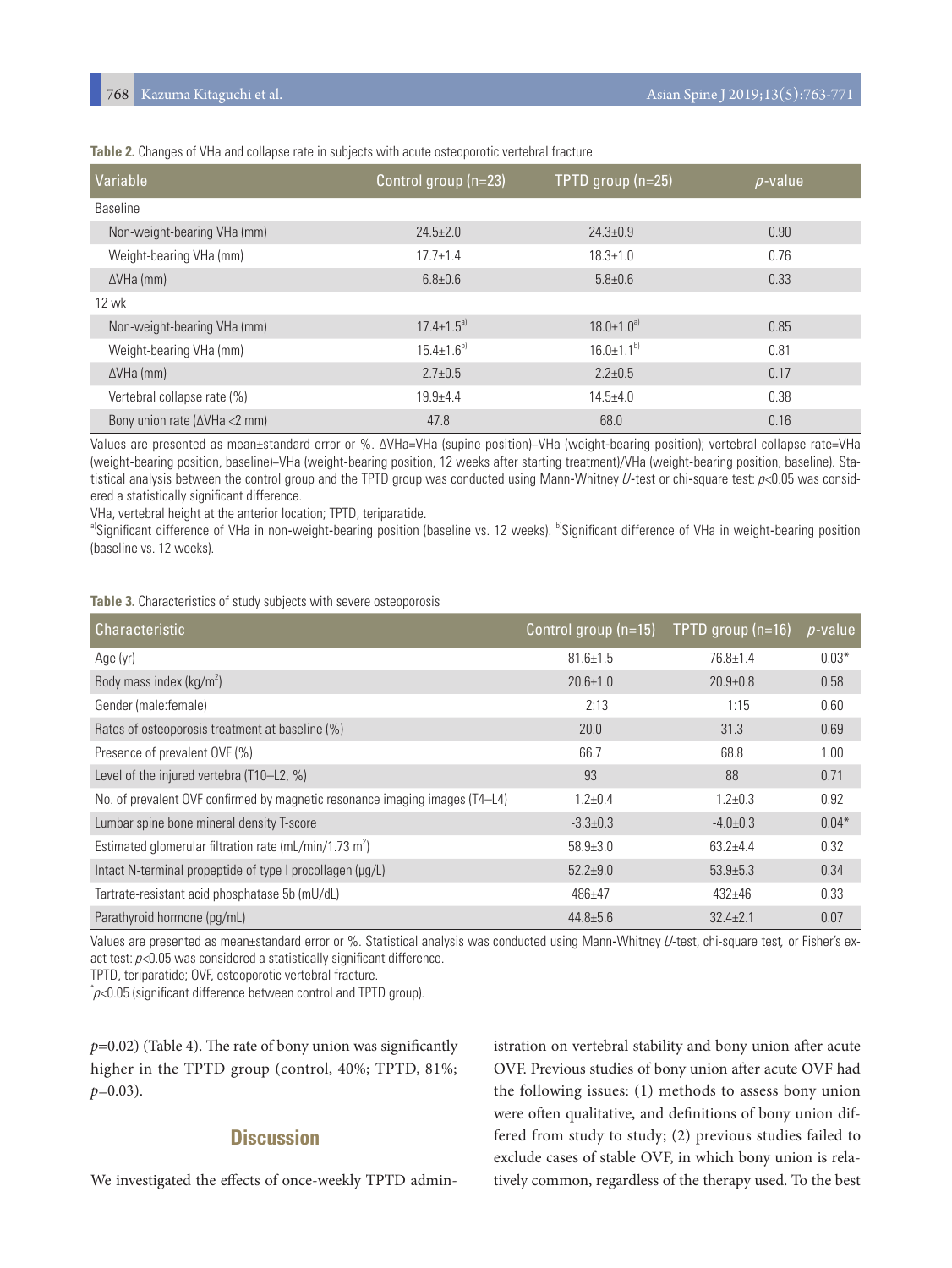| Variable                               | Control group (n=15)         | TPTD group (n=16)  | $p$ -value |
|----------------------------------------|------------------------------|--------------------|------------|
| <b>Baseline</b>                        |                              |                    |            |
| Non-weight-bearing VHa (mm)            | $24.4 + 1.4$                 | $24.4 + 1.2$       | 0.74       |
| Weight-bearing VHa (mm)                | $18.0 \pm 1.6$               | $18.7 \pm 1.2$     | 0.43       |
| $\Delta V$ Ha (mm)                     | $6.7 \pm 0.7$                | $5.6 + 0.6$        | 0.24       |
| 12 wk                                  |                              |                    |            |
| Non-weight-bearing VHa (mm)            | $18.0 \pm 1.7$ <sup>a)</sup> | $187+14^{a}$       | 0.85       |
| Weight-bearing VHa (mm)                | $15.0 \pm 1.6^{b}$           | $16.7 \pm 1.5^{b}$ | 0.81       |
| $\Delta V$ Ha (mm)                     | $3.1 \pm 0.6$                | $1.4 \pm 0.5$      | $0.02*$    |
| Vertebral collapse rate (%)            | $25.8 + 4.3$                 | $12.0 + 4.1$       | $0.03*$    |
| Bony union rate ( $\Delta V$ Ha <2 mm) | 40.0                         | 81.3               | $0.03*$    |

**Table 4.** Changes of VHa and collapse rate in subjects with acute osteoporotic vertebral fracture accompanying with severe osteoporosis

Values are presented as mean±standard error or %. ΔVHa=VHa (supine position)−VHa (weight-bearing position); vertebral collapse rate=VHa (weight-bearing position, baseline)−VHa (weight-bearing position, 12 weeks after starting treatment)/VHa (weight-bearing position, baseline). Statistical analysis between the control group and the TPTD group was conducted using Mann-Whitney  $U$ -test or chi-square test:  $p<0.05$  was considered a statistically significant difference.

VHa, vertebral height at the anterior location; TPTD teriparatide.

p<0.05 (significant difference between control and TPTD group). <sup>a</sup>Significant difference of VHa in non-weight-bearing position (baseline vs. 12 weeks). b)Significant difference of VHa in weight-bearing position (baseline vs. 12 weeks).

of our knowledge, this is the first study to investigate the effect of TPTD on acute OVF using quantitative criteria for the evaluation of bony union after the exclusion of subjects with stable acute OVF. The results of the present study indicated that the effects of once-weekly TPTD administration promoted bony union in fractured vertebrae in patients with severe osteoporosis. This agent therefore appears to prevent further vertebral collapse and contributes to early vertebral stability.

Previous studies regarding bony union after acute OVF had a serious issue: methods used to assess bony union were often qualitative and definitions of bony union differed from study to study. Several authors reported that ΔVHa of 2 mm is the most reasonable cutoff value for diagnosis of acute OVF using lateral radiographs obtained in weight- and non-weight-bearing positions [12,13]. Sato et al. [16] defined union as the absence of abnormal motion ( $\Delta V$ Ha >1 mm) and reported that the rate of bony union 3 months after conservative therapy for acute OVF was 42% (in the case of  $\Delta V$ Ha >2 mm, the rate of bony union was 80%). Niimi et al. [13] showed that precision errors associated with measurements of VHa corresponded to standard deviation of 1.2 mm, and SE VHa and ΔVHa (intraobserver) were 0.48 mm and 0.66 mm, respectively. In order to ensure the accuracy of measurements obtained with plain radiography, we defined bony union as the absence of a vertebral cleft or abnormal motion ( $\Delta V$ Ha > 2 mm) 3 months after starting treatment.

Few previous reports have investigated the effects of TPTD for fracture repair in humans [9-11], and the effects of TPTD for fracture repair remain controversial [7,8]. To the best of our knowledge, no previous study published in English has investigated the effect of once-weekly TPTD administration on bony union after acute OVF. One such study has been published in the Japanese language [19]. The study reported that, 12 weeks after treatment with anti-osteoporosis drugs, bony union was significantly higher in the once-weekly TPTD group than in the bisphosphonate group (at 73% versus 45%) [19]. Our study results in subjects with severe osteoporosis (control, 40%; TPTD, 81%) are compatible with the rate of bony union reported in their study.

When we restricted our investigation to subjects with severe osteoporosis, the ΔVHa was significantly smaller in the TPTD group than in the control group at 12 weeks (control: mean±SE, 3.1±0.6 mm; TPTD: mean±SE, 1.4±0.5 mm;  $p=0.02$ ). In addition, progressive vertebral collapse was significantly less frequent in the TPTD group, compared with the control group (control, 26%; TPTD, 12%; *p*=0.03). In control subjects with severe osteoporosis, we observed a vicious cycle of further deformity of injured vertebrae during the post-fracture course. This cycle resulted in increased ΔVHa, persistent instability, and delayed union. However, when compared with the control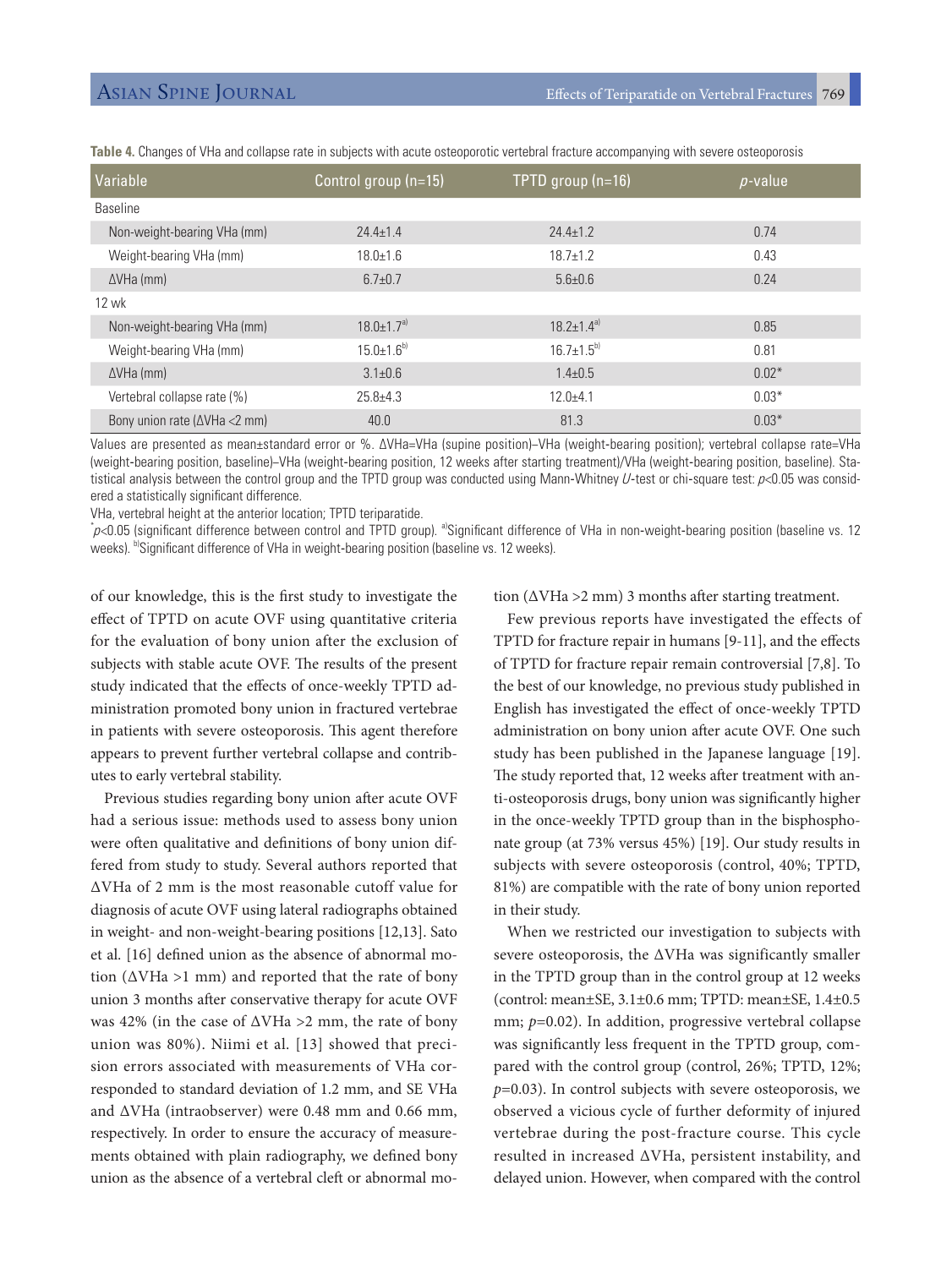group, the TPTD group showed greater suppression in progressive vertebral deformity during the post-fracture course, leading to more rapid achievement of vertebral stability (smaller ΔVHa) and a higher rate of bony union. This result is impressive, given the fact that the TPTD group had significantly lower lumbar-spine BMD, conditions which increase the likelihood of progressive vertebral deformity of the fractured vertebra. Taken together, these results indicate that TPTD increases the rate of vertebral bony union by suppressing vertebral collapse and promoting vertebral stability. Previous studies have reported that TPTD prevents the collapse of fractured vertebral bodies after acute OVF [20-22]. Tsuchie et al. [20] conducted a study similar to ours, in which TPTD was administered to subjects with acute OVF for 12 weeks. Tsuchie et al. [20] reported that, at 4 weeks after TPTD administration, TPTD was effective in preventing collapse of the injured vertebra. The authors suggested the possibility that TPTD administration promoted cartilage formation through endochondral ossification, which prevented early vertebral collapse [22].

The present study has several limitations. As the first limitation, this study was not a double-blind, randomized prospective study. To investigate the issues more precisely, a double-blind, randomized prospective study should be performed. However, in the design of such a study, the control group would be required to interrupt antiosteoporotic drugs for a fixed period of time. Termination of antiosteoporotic drugs could cause additional vertebral fractures and would therefore be ethically unacceptable. The second limitation was the fact that the number of subjects in both groups was relatively small. Unlike previous studies, we excluded cases of stable acute OVF that showed no or little change in ΔVHa, thereby limiting the patient population to those with vertebral instability and decreasing the number of subjects included in the study. The third limitation was the fact that a study period of 3 months is relatively brief. However, pain and other symptoms caused by acute OVF normally resolve within 3 months. Vertebral collapse is most common within 3 months of injury [23]; it is therefore reasonable to investigate the effects of TPTD on vertebral fractures within a 3-month period.

# **Conclusions**

The results of the present study indicate that once-weekly

administration of TPTD promotes bony union of fractured vertebra in patients with severe osteoporosis. This approach to treatment appears to promote the stability of fractured vertebrae by preventing further vertebral collapse during the immediate post-injury period.

# **Conflict of Interest**

No potential conflict of interest relevant to this article was reported.

## **References**

- 1. Yamaguchi T, Sugimoto T, Yamauchi M, Matsumori Y, Tsutsumi M, Chihara K. Multiple vertebral fractures are associated with refractory reflux esophagitis in postmenopausal women. J Bone Miner Metab 2005;23:36-40.
- 2. Harrison RA, Siminoski K, Vethanayagam D, Majumdar SR. Osteoporosis-related kyphosis and impairments in pulmonary function: a systematic review. J Bone Miner Res 2007;22:447-57.
- 3. Silverman SL, Minshall ME, Shen W, Harper KD, Xie S; Health-Related Quality of Life Subgroup of the Multiple Outcomes of Raloxifene Evaluation Study. The relationship of health-related quality of life to prevalent and incident vertebral fractures in postmenopausal women with osteoporosis: results from the Multiple Outcomes of Raloxifene Evaluation Study. Arthritis Rheum 2001;44:2611-9.
- 4. Matsumoto T, Hoshino M, Tsujio T, et al. Prognostic factors for reduction of activities of daily living following osteoporotic vertebral fractures. Spine (Phila Pa 1976) 2012;37:1115-21.
- 5. Takahashi S, Hoshino M, Tsujio T, et al. Risk factors for cognitive decline following osteoporotic vertebral fractures: a multicenter cohort study. J Orthop Sci 2017;22:834-9.
- 6. Kashii M, Yamazaki R, Yamashita T, et al. Surgical treatment for osteoporotic vertebral collapse with neurological deficits: retrospective comparative study of three procedures: anterior surgery versus posterior spinal shorting osteotomy versus posterior spinal fusion using vertebroplasty. Eur Spine J 2013;22:1633- 42.
- 7. Lou S, Lv H, Wang G, et al. The effect of teriparatide on fracture healing of osteoporotic patients: a meta-